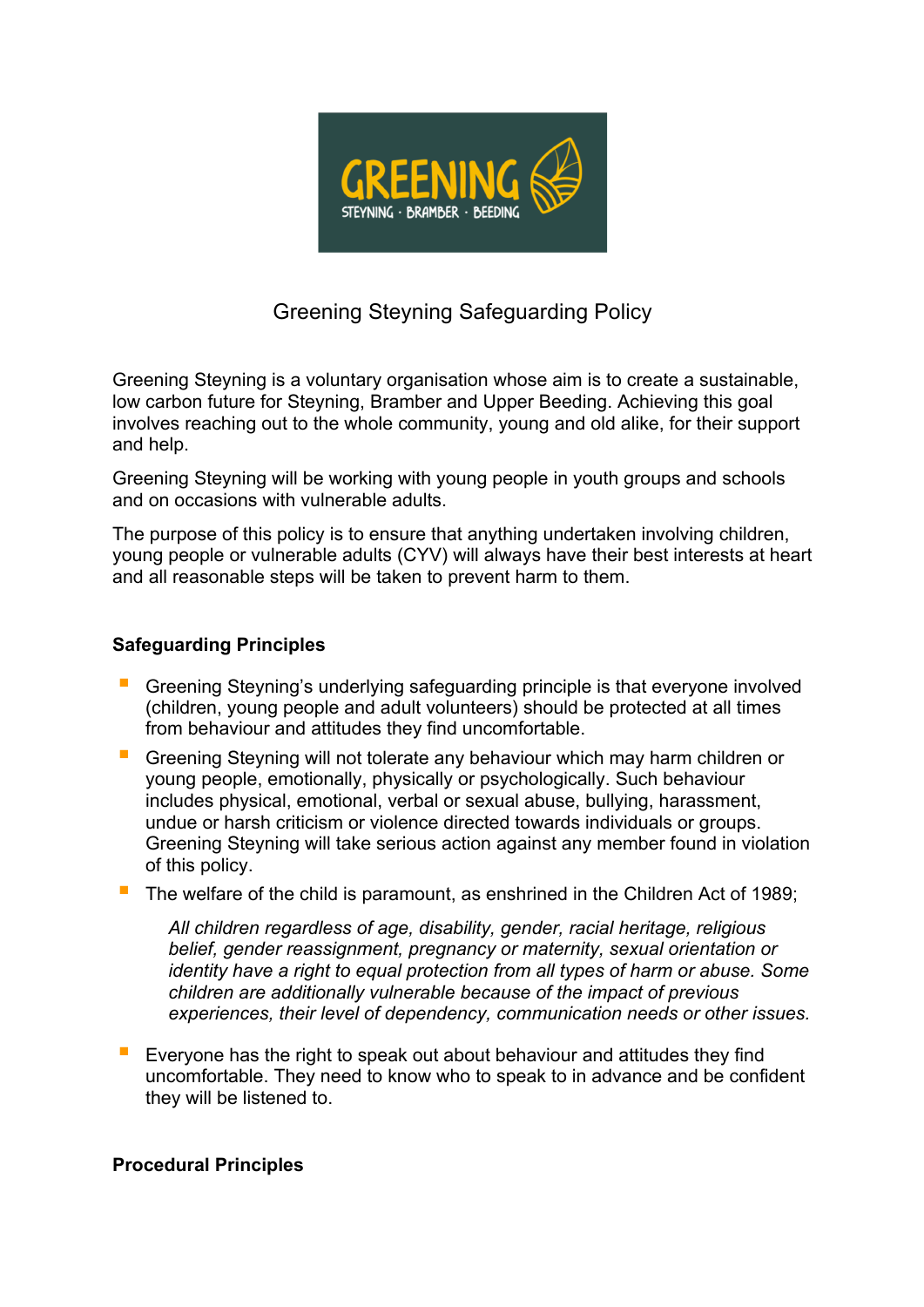- An adult member of the Greening Steyning will be nominated to take the lead on safeguarding issues. They will be regarded as the primary contact for the purposes of safeguarding and child protection and will be expected to support and advise other volunteers and members.
- § A dedicated email address has been set up for anyone to communicate with the safeguarding lead: safeguarding@greeningsteyning.org
- In addition to running one-off events and activities Greening Steyning members may be meeting up with groups of CYV on a regular basis. Members who are regularly engaged in contact with CYV will require a standard/enhanced DBS check.
- No unsupervised access to CYV will be allowed before an up-to-date standard/enhanced DBS check is received. If the DBS checks shows that the person has a relevant criminal record advice must be sought from the nominated safeguarding lead.
- If Greening Steyning works in partnership with another organisation Greening Steyning is responsible for checking they have satisfactory DBS checks and safeguarding procedures in place and require that they work to their own procedures.
- The name of the safeguarding lead must be noted on the risk assessment form for every event or activity involving CYV. Safeguarding procedures must be included on any pre-event briefing information.
- All adult members and volunteers must read and follow the procedures set out in the Safeguarding Policy.
- All children, young people and their parents/carers should be informed about this policy and who they should speak to about safeguarding and child protection issues.
- In the event of any allegation or complaint a 'Record of Concern' should be completed without delay by the safeguarding lead.
- All concerns and allegations will be taken seriously.
- The safeguarding head will take the complaint or allegation to the steering committee who will decide what further action should be taken. This may include referral to the police or to child protection teams or other agencies.
- § Greening Steyning will co-operate with all relevant external persons and organisations in respect of any allegation, complaint or investigation.

### **Working Principles**

- Members of Greening Steyning working with CYV must be aware that boundaries exist between them and those they are looking after. These boundaries help to keep CYV safe from harm and members safe from allegations of misappropriate behaviour.
- When planning activities or events there should always be at least two adults present to supervise CYV.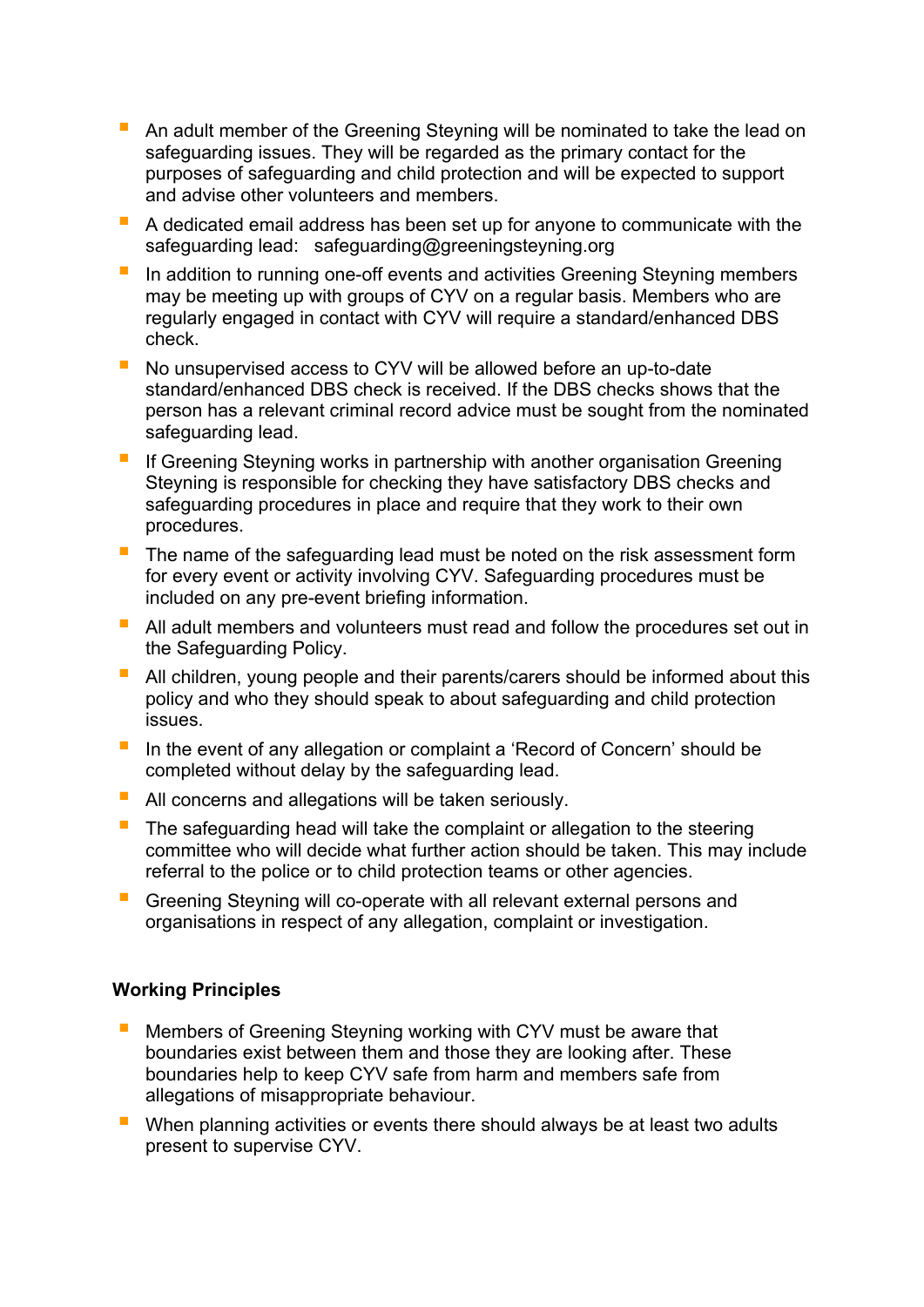- Greening Steyning members should never spend time alone, including online, with CYV away from others, take CYV on car journeys or make any home visits.
- § Members should not develop relationships with CYV which could in any way be deemed exploitative or abusive.
- E Members should not act in ways that may be abusive or may place CYV at risk of abuse.
- Members should not use language, make suggestions or offer advice which is inappropriate or sexually provocative.
- Members should not condone or participate in behaviour of a young person which is illegal, unsafe or abusive.
- § Members should not act in ways intended to shame, humiliate, belittle or degrade a young person or perpetrate any form of emotional abuse.
- § Greening Steyning members should not photograph, audio record or film CYV via any medium without adequate authorisation*.*
- Greening Steyning members should not share personal contact details, including social media with CYV.
- Greening Steyning members working on a regular basis with CYV have a duty of care towards those individuals and should be alert to the possibility that harm is taking place. This harm can include abuse and neglect.
- If a young person makes a disclosure to a Greening Steyning member it is important that everything said is taken seriously.
- The member needs to keep calm, not interrupt and actively listen. They should reassure the young person that they have done the right thing by telling someone what is going on. It must be explained that someone will need to be told.
- It is important not to panic, make any promises of secrets, ignore what you have been told, ask probing questions or assume anything or elaborate in your notes.
- If the CYV is involved with activities with Greening Steyning through school, a youth group or community group the safeguarding lead in these groups should be informed and they should make it clear to Greening Steyning what they intend to do with the information.
- A record will be kept of any incidents or behaviours that have been raised as a cause of concern, using the Record of Concern form appended to this policy.

Approved by Greening Steyning Steering Group

Date: 29 October 2020